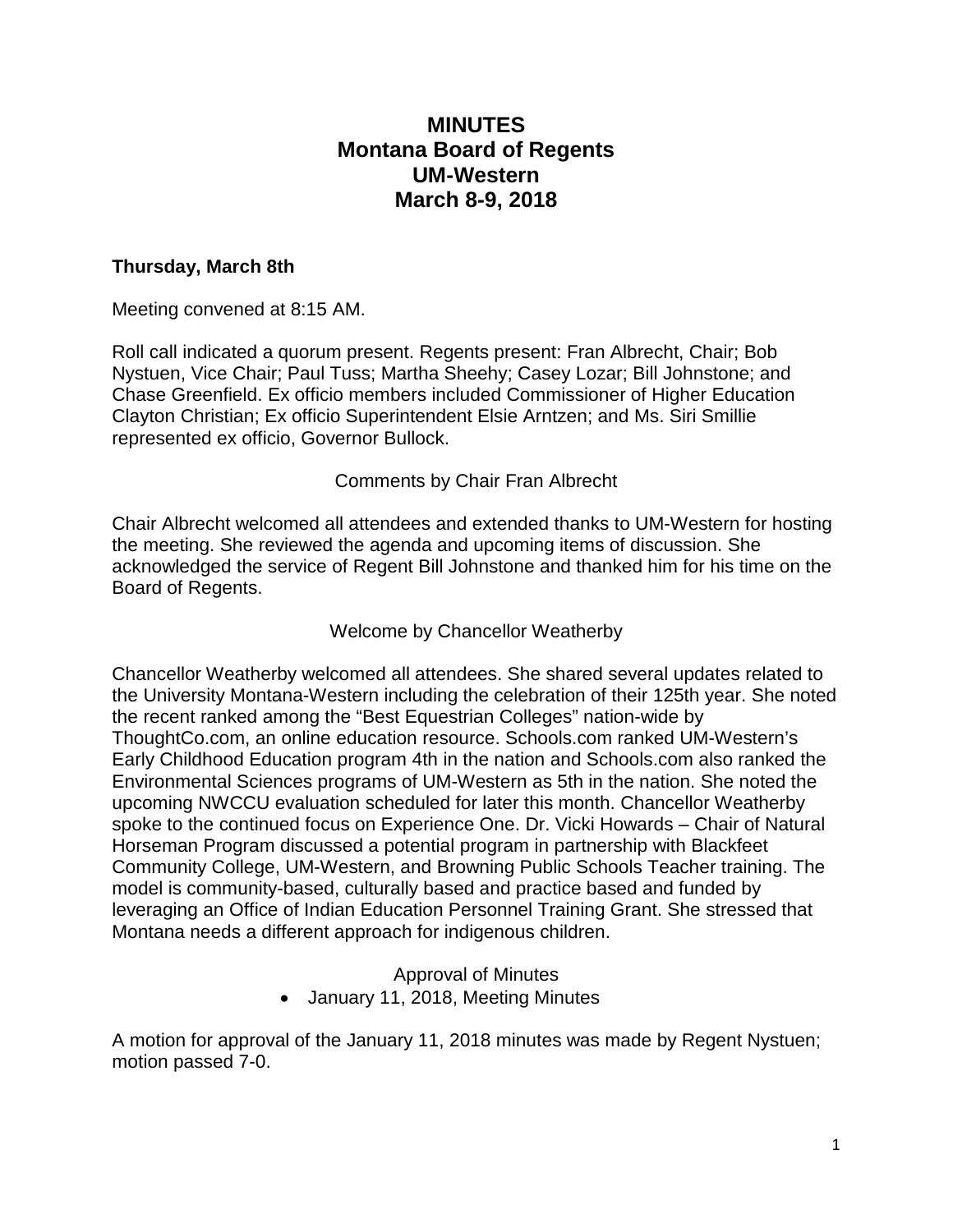#### Commissioner's and System Report

Commissioner Christian thanked UM-Western for hosting the meeting; also, he extended thanks to Regent Johnstone for his service to the Board. He recognized Dean Wolff for receiving the Athena Award. Mr. Christian noted the recently successful search for the Chancellor of MSU-Billings and welcomed Dr. Dan Edelman. He thanked and congratulated Deputy Commissioner Cech on his recent success at becoming the 18th President of Carroll College. He recognized the late Chancellor Frank Gilmore of MT-Tech who recently passed. He provided a brief update regarding Dan Bingham's recent bike incident and noted his recovery progress to date.

 He spoke to the reauthorization of Higher Education Act and new progress to date. The Act started in 1965 and has not been renewed since 2008. It is very important to Montana and the MUS as it houses Pell and other federal higher education programs and the federal student loan system. He provided an update on the two efforts underway this year: We now have two bills in the works – The PROSPER act in the House and the Higher Education Act in the Senate. The PROSPER Act is out of subcommittee and is awaiting a floor vote. The bill has some positive benefits like the elimination of loan origination fees, streamlined repayment options and mandatory annual counseling for all Pell and Student Loan recipients. We also have concerns about this bill for a multitude of reasons and are working with the broader consortiums we belong to- to help lawmakers understand the potential impacts of this bill.

 On the Senate side, there has been bi-partisan effort to re-work the HEA bill. What we are hearing is that both parties are agreeing that federal student aid should be simplified and shortened and that applicants should be allowed to apply earlier to get a better understanding of costs. Both sides support changes like paring down federal aid and repayment offerings to make it less confusing and opening those federal aid purses to job training programs and others, like apprenticeships, aimed at filling the skills gap. We've heard that there is bipartisan support for ideas that would allow students to earn credits by showing what they know, versus merely completing a specific number, of course, hours –competency-based learning. The committee hasn't worked on the tougher aspects of the bill, but we are working with our partners to make sure the voices of campuses and students are being heard.

 The HEA was created to throw open the doors to economic and educational opportunity for all students, regardless of race, or income. While the higher education landscape has changed over time, the fundamentals values of an educated society have not. I hope that the Senate can come together to focus on affordability, accountability, access and protecting the rights of students. Discussion followed.

• MSU-Billings Taskforce Update

Deputy Commissioner Cech, OCHE presented an update on the MSU-Billings Taskforce. He noted its formation in the Spring of 2017 and the makeup of the task force which included: OCHE staff, Regent representation, broad representation from the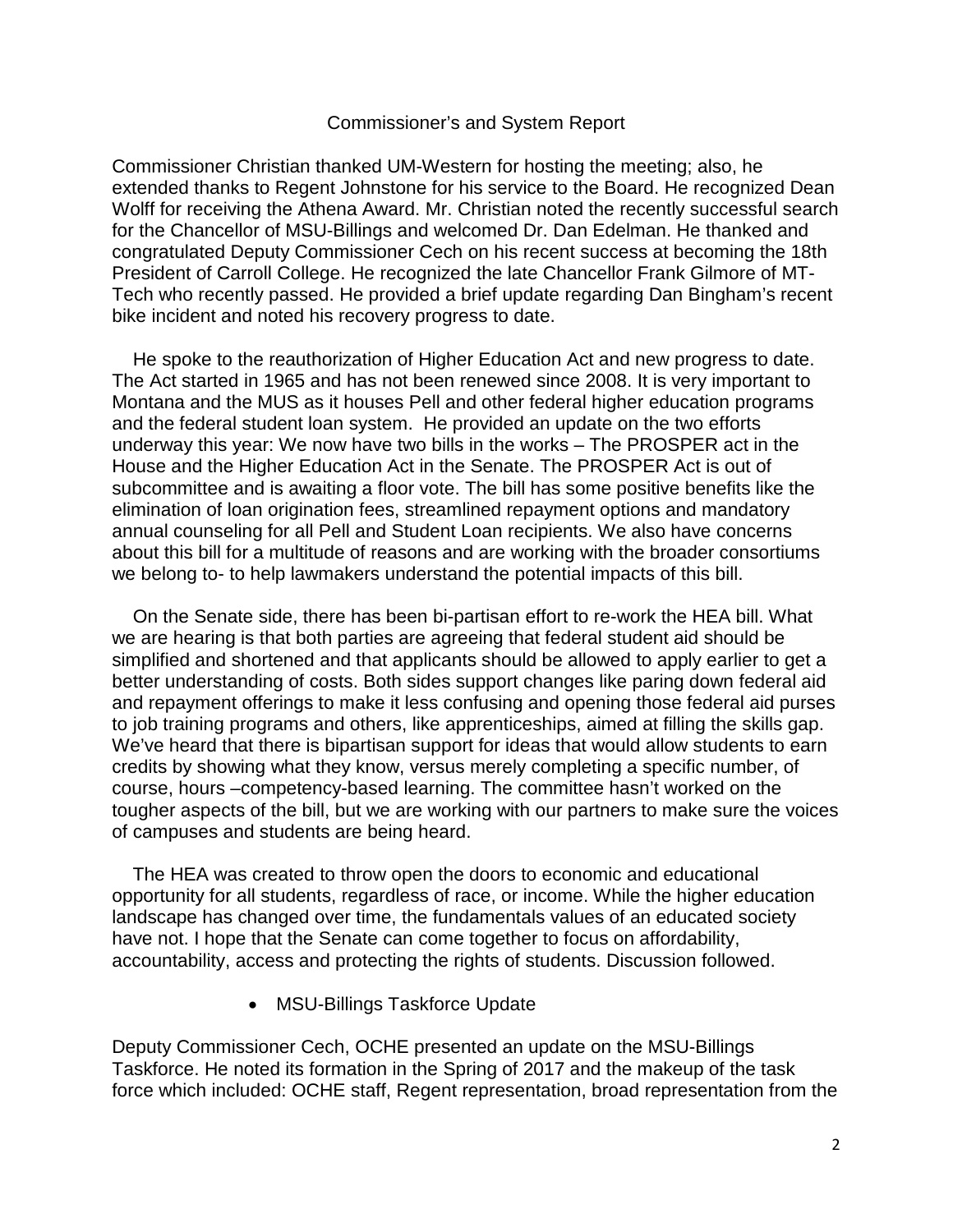community as well as faculty, staff and administration from the university. Goals of the task force included engaging the broader community and region in MSUB's visioning effort. The task force met monthly from April 2017 through February 2018 and gathered recommendations into the following five pillars: leadership, student success, program offerings, marketing and identity branding, and facilities/infrastructure. Next steps include forming a Chancellor's Community Advisory Board; developing an action plan from recommendations; incorporating the recommendations into our subsequent strategic planning process; communicating regularly with the community about progress and seeking additional funding for key recommendations. Discussion followed.

- Campus Reports (Linked to agenda)
- Introductions & Acknowledgements

Commissioner Christian welcomed and introduced Mr. Joe Thiel as the Director of Academic Policy & Research at the OCHE office. He also welcomed Dr. Kirk Lacy as Dean of Helena College-UM. President Cruzado extended thanks to Chancellor Ron Larsen for his service as Interim Chancellor at MSUB and acknowledged and welcomed Dr. Dan Edelman as the incoming Chancellor at MSUB. Chancellor Weatherby recognized and extended thanks to Vice Chancellor Susan Briggs for her invaluable service over the years. Chancellor Blackketter introduced Dr. Carrie Vath, Dean of Students. Chancellor Kegel introduced Dr. Neil Moisey as MSU-Northern's new Provost. MSUB recognized Ms. Trudy Collins as Vice Chancellor for Administration and Finance. President Karas recognized Ms. Beckie Christiaens as FVCC's new Vice President for Finance and Administration. President Bodnar noted the hire of Ms. Kelly Webster as the new Chief of Staff at UM and acknowledged Provost Beverly Edmond for her time and assistance in the capacity of Provost at UM. Dean Coppersmith announced his transition from City College to explore new opportunities.

• Regents' Professor Nomination; MSU-Bozeman *ITEM 178-2007-R0318 | Attachment #1 (Item from ARSA Committee)*

President Cruzado presented the request for the authorization to appoint Dr. Neil Cornish the rank of Regents Professor in recognition of his remarkable contributions and international recognition as a scholar, educator, mentor, and leader in Physics as well as his exemplary service to our great State and Montana State University.

Chair Albrecht noted that the Board would act as a committee of the whole and vote on this particular item. A motion to approve action item 178-2007-R0318 was made by Regent Johnstone; discussion followed. The motion passed 7-0.

• Other

Remarks by Governor Bullock (or Designee)

Ms. Siri Smillie provided an update on behalf of Governor Bullock. She discussed the strengthening of the talent pipeline through work-based learning and apprenticeships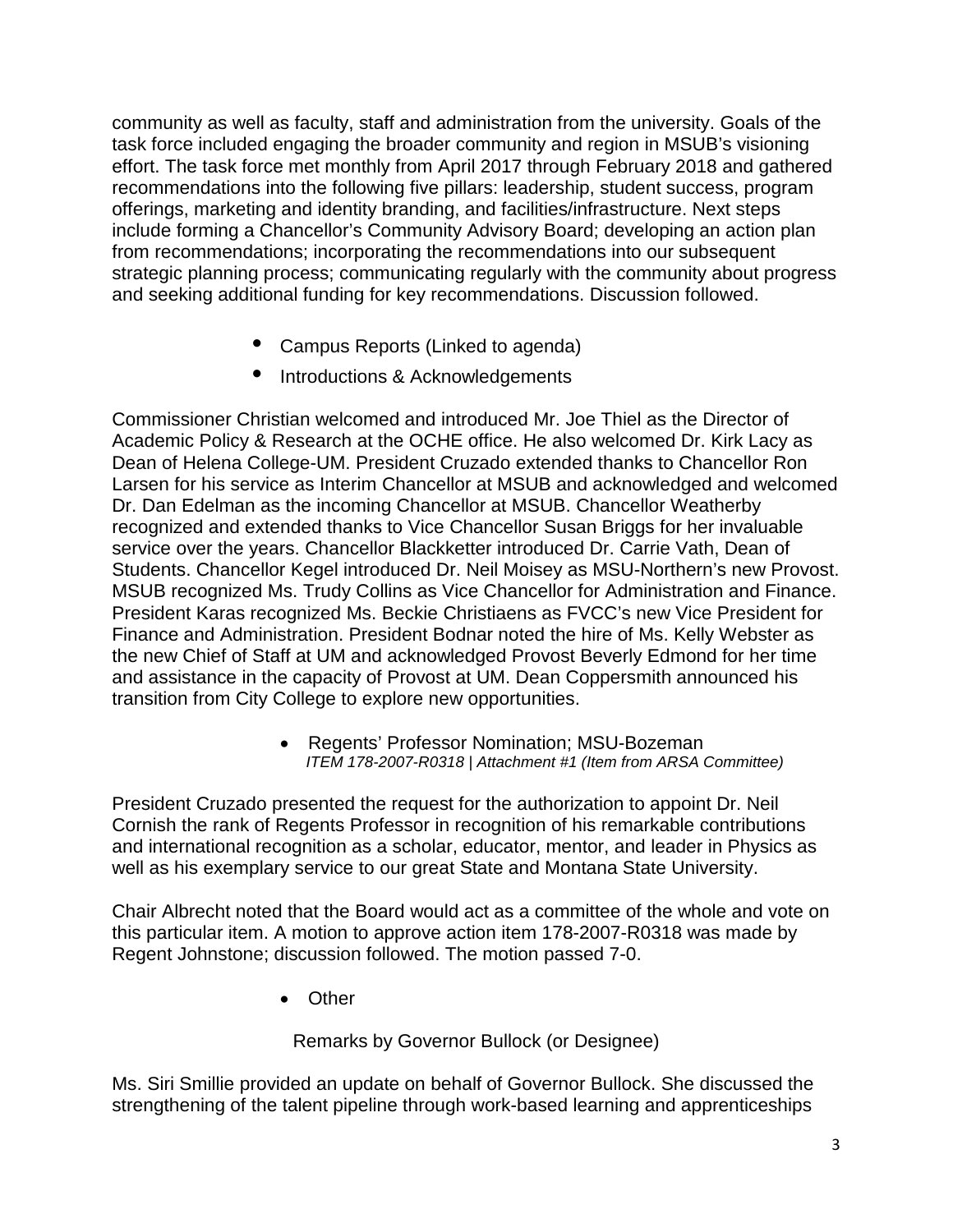continues to be at the forefront of the Governor's priorities. We continue to work with the National Governor's Association as part of their Work-Based Learning Policy Academy. With the NGA grant and technical assistance, we are working to expand and enhance work-based learning for youth and young adults in STEM fields. Last week, Governor Bullock announced funding community organizations, health care providers, and schools to expand current or launch new evidence-based suicide prevention programs. Funds will be used for a number of projects including improving screening and assessment in critical access hospitals, as well as helping schools to implement the PAX Good Behavior Game, which teaches children good behavior skills to help minimize disruptions and promote a productive learning environment. Research and studies have shown the program can help children cope with emotional and mental health challenges later in life, including reducing suicide rates.

## Remarks by Superintendent Arntzen

Superintendent Arntzen provided an update to the Board and acknowledged the important work of the Montana Youth Academy Challenge housed here at UM-Western. She discussed the partnerships and the need for success associated with them. She discussed the importance of school safety and the need to elevate these discussions at the state levels. A review of emergency school plans, currently in place will occur to help address any areas of need or ways to improve. She stressed that OPI would be present at the table for continued discussions related to school and student safety.

### What's Up, Dillon?

Mr. Carl Erb, President of MCH Board, Chairman of The Bank of Commerce Board and colt donor; Mr. Ken Westman, CEO of Barrett Hospital and Healthcare; Mr. Travis Cotton, Vice President Commercial Sales of Helix Business Solutions; Ms. Jan Rouse, Director of Montana Youth Challenge Academy; Mr. Shane Puyear, Vice President Branch Manager of Stockman Bank; and Ms. Beth Sullivan, Store Manager of Patagonia Dillon Outlet. The panel members described important relationships that exist with UM-Western which include: partnerships on performing arts, scholarship funding, community partnerships, internships programs, community advisory council participation, positive partisan relationships, the creation of opportunities for students to build their resumes, students serving as employees, and more. Discussion followed.

## **Two-Year and Community College Committee**

### INFORMATION

### a. Complete College Montana Momentum Pathways Update

A panel including Mr. Erik Rose, OCHE; Dr. Deb Hedeen, UM-Western; Dr. Carrie Vath, MT Tech; and Mr. Brian French, UM-Missoula presented an update related to Complete College Montana and Montana Momentum Pathways. They noted the upcoming Momentum Pathways Academy summit taking place later this month. They provided an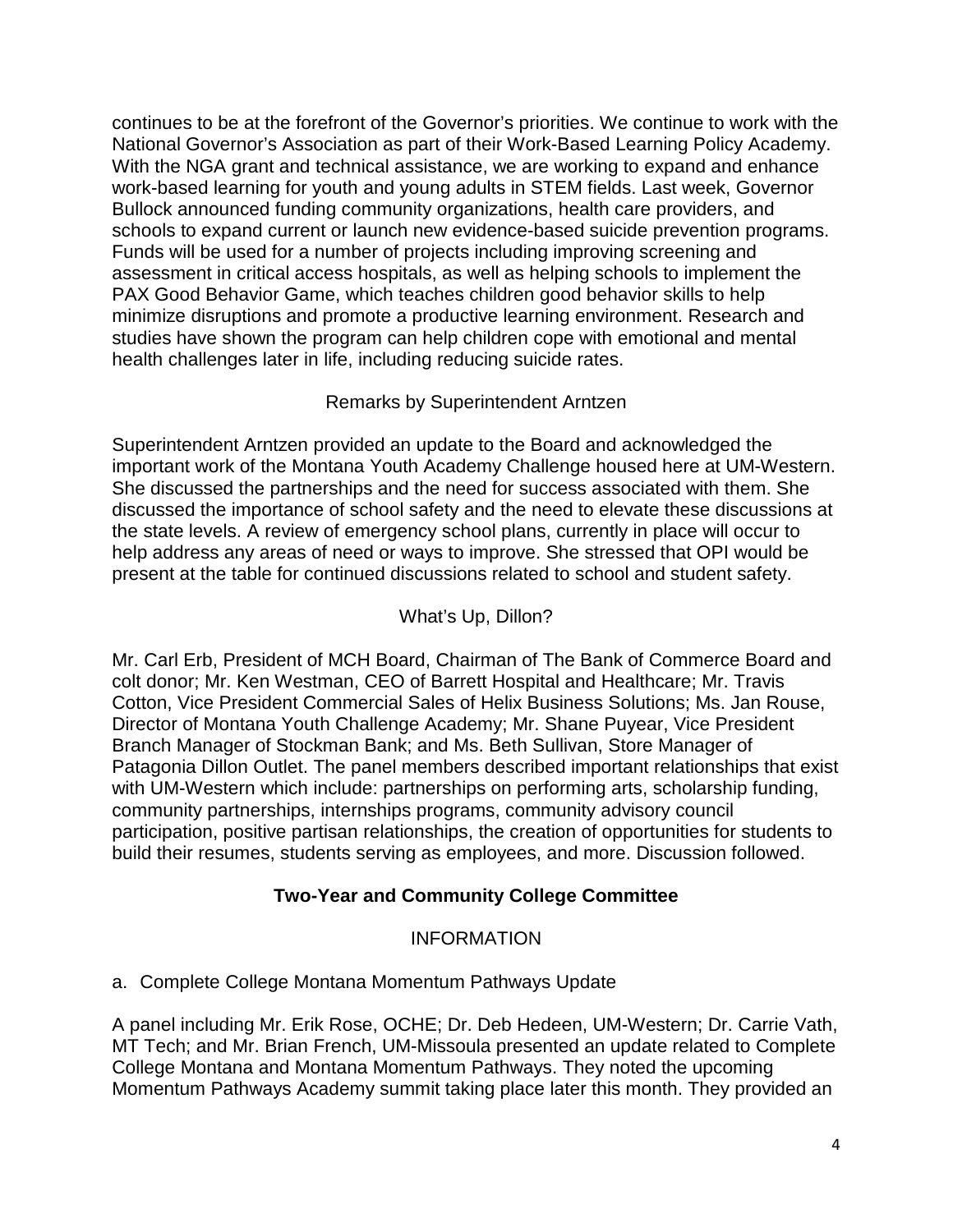overview of activities across the system as well as individual campus highlights. Highlights included: the "15 to Finish" program, guided pathways, structured schedules, co-requisite support, and math pathways. Discussion followed.

b. Montana University System and Montana Department of Labor Apprenticeship **Partnership** 

Commissioner of Department of Labor and Industry Mr. Galen Hollenbaugh provided background information and detail on the growth of apprenticeship programs across Montana. He presented a culmination of the efforts in partnership with higher education, on outreach across Montana. He noted that continued collaboration is essential to expand these efforts further. Discussion followed.

### **BUDGET, ADMINISTRATION & FINANCE COMMITTEE**

#### CONSENT

- a. Request for Authorization to Grant an Easement to the Montana Department of Transportation-Parcel 97; MSU-Billings *ITEM 178-2709-R0318 | Attachment #1 | Attachment #2 | Attachment #3 | Attachment #4 | Attachment #5*
- b. Request for Authorization to Grant Easement to the Montana Department of Transportation-Parcel 100; MSU-Billings *ITEM 178-2710-R0318 | Attachment #1 | Attachment #2 | Attachment #3 | Attachment #4 | Attachment #5*
- c. Request for Authorization to Expend Student Computer Fees; UM-Western *ITEM 178-1601-R0318*
- d. Request for Authorization to Expend Student Equipment Fee Allocation; *MSU-Billings ITEM 178-2708-R0318*
- e. Request for Approval of Operating Agreement between the University of Montana and the University of Montana Foundation; UM-Missoula *ITEM 178-1003-R0318 | Attachment #1*

\*\* Deputy Commissioner Trevor noted that this relisted given new, additional appendix information.

#### Emeriti Faculty

- f. Beed; UM-Missoula *ITEM 178-1001-R0318*
- g. Tangedahl; UM-Missoula *ITEM 178-1002-R0318*
- h. Melland; MSU-Bozeman *ITEM 178-2001-R0318*
- i. Weaver; MSU-Bozeman *ITEM 178-2002-R0318*
- j. Williams; MSU-Bozeman *ITEM 178-2003-R0318*
- k. Allard; MSU-Billings *ITEM 178-2701-R0318*
- l. Blackwell; MSU-Billings *ITEM 178-2702-R0318*
- m. Miller; MSU-Billings *ITEM 178-2703-R0318*
- n. Yazak; MSU-Billings *ITEM 178-2704-R0318*
- o. Coffman; MSU-Billings *ITEM 178-2705-R0318*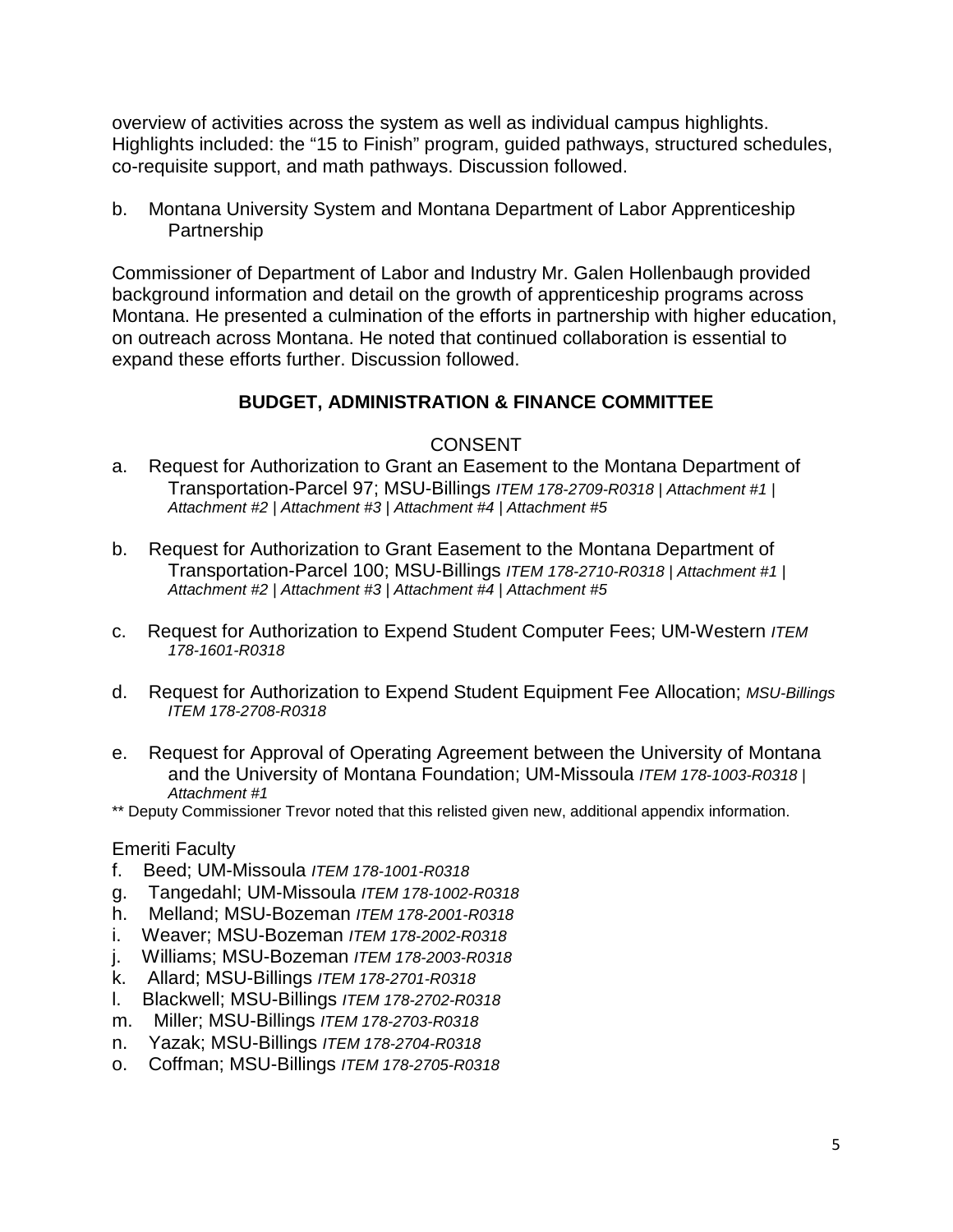#### ACTION

a. Request for Authorization to Increase Spending Authority for Dobbie Lambert Field Sports Facility; MSU-Bozeman *ITEM 178-2008-R0318 | Attachment #1 | Attachment #2*

Deputy Commissioner Trevor presented this request consistent, with the provision of MCA 18-2-102 (2) (b) and MCA 20-25-302 (1) (d), for the Board of Regents of Higher Education to authorize Montana State University to increase the existing authority for the improvement project of the Dobbie Lambert Intramural Fields on the Bozeman campus to a total of \$5,200,000. Discussion followed.

b. Request for Authorization to Demolish the Academic Support Center; MSU-Billings *ITEM 178-2707-R0318 | Attachment #1*

Mr. Ron Muffick, Director of Operations and Administration; presented the request consistent with the provisions of BOR Policy 1003.5, for the Board of Regents of Higher Education to authorize Montana State University Billings to demolish the former Academic Support Center building.

c. Request for Authorization to Replace the Brick Breeden Fieldhouse Scoreboard, MSU *ITEM 178-2006-R0318 | Attachment #1*

Mr. Ron Muffick, Director of Operations and Administration; presented the request consistent with the provisions of MCA 18-2-102 (2)(b), for the Board of Regents of the Montana University System to authorize MSU to replace the Brick Breeden Fieldhouse scoreboard. This authorization request is for a total of \$675,000.

d. Request for Authorization to Lease Athletic Fields to MSUN Foundation for Phase 1 of Athletic Field Improvement Project; MSU-Northern *ITEM 178-2801-R0318 | Attachment #1 | Attachment #2*

Mr. Ron Muffick, Director of Operations and Administration; presented the request before the Board of Regents seeking authorization for MSU Northern to lease athletic facilities to the MSUN Foundation for the purpose of engaging an architect and contractor to plan, design, and construct a football playing field with artificial turf, scoreboard, goal posts, and site work with utilities in accordance with this Item and the terms of MCA § 20-25-309. This phase will be the first of multiple phases of improvements for the planned Football Field and Health & Wellness Complex, contingent on a successful capital campaign funding.

e. Hire of Chancellor; MSU-Billings *ITEM 178-2700-R0318*

Deputy Commissioner Trevor presented the staff item for finalist Dr. Dan Edelman as the incoming Chancellor of the Montana State University-Billing. Discussion followed.

Chair Albrecht noted that the Board would act as a committee of the whole and vote on this particular item. Regent Sheehy made a motion for approval for Item 178-2700- R0318; motion passed 7-0.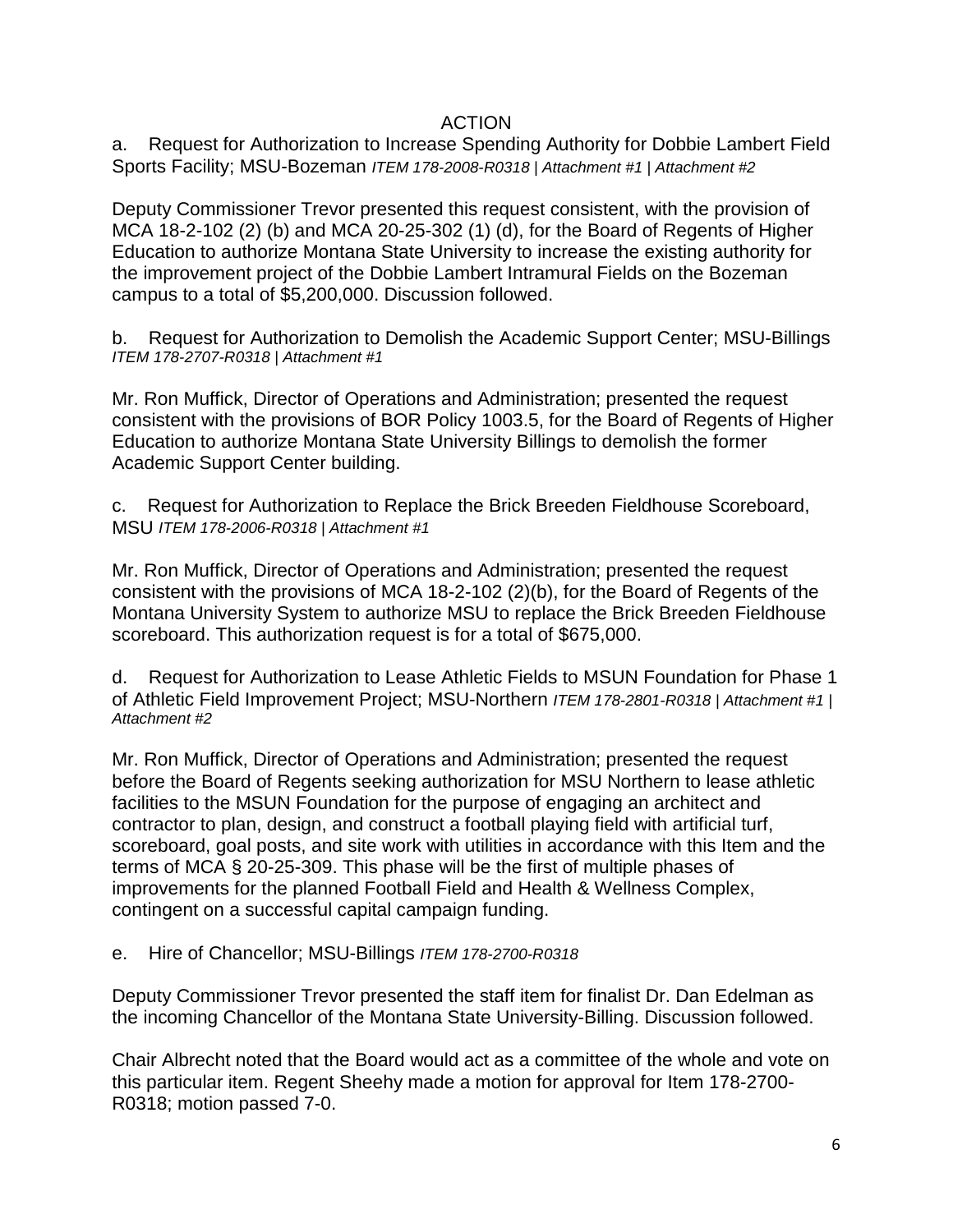### INFORMATION

Deputy Commissioner McRae provided a brief update on collective bargaining efforts to date. Discussion followed.

### a. FY19 Budget Building Blocks (preliminary campus budgets)

Deputy Commissioner Trevor provided an update on the FY19 Budget Building Blocks which include revenue, staffing, and enrollment. He discussed revenue in terms of current unrestricted funds noting the total operating revenue for the MUS including the percentage made up by state share. Mr. Trevor discussed staffing across the MUS, noting projected expenditures for FY18 and FY19, and the student to faculty ratio. He reviewed enrollment per fiscal year by FTE which results in a slight decrease in total student FTE by -0.7%. Deputy Commissioner Trevor discussed the revenue projections, staffing, and enrollment related to the University of Montana's budget. President Bodnar explained his approach which emphasizes stewardship and sustainability to help address the structural budget imbalance. He discussed general fund strategic prioritization concerning recruiting and retention; clear, intentional strategy; and structural alignment and simplification. He discussed project simplification regarding academic core and the administrative shell as well as corresponding goals. Discussion followed. Deputy Commissioner Trevor reviewed the preliminary budgets for FY19 for all MUS campuses.

### b. FY19 Performance Funding Allocations

Deputy Commissioner Trevor presented the summary for FY 2019 Performance Funding allocations for the MUS. He reviewed the breakdown for each campus across the system noting changes to undergraduate degrees awarded, retention, and graduate degrees awarded for the combined cumulative growth. He noted decreases in the totality received by Missoula College, MSU-Billings and Highlands College. Discussion followed. The Commissioner agreed to review the Performance Funding metrics and report back.

### c. 2021 Biennial Budget Planning

Deputy Commissioner Trevor explained how the budget is developed for 2021, which is in the beginning stages. He discussed the base year amounts consisting of state funding and tuition revenue. He explained that FY19 would be a critical year for moving into 2021 as it makes up the base for the 2021 biennium. The primary factor driving that amount is the present law adjustment request; the level of funding needed under present law to maintain operations and services at the level authorized by the previous legislature. Other influencing factors include state appropriations (size of the lump), pay plan, new proposals, enrollment, and tuition rates. Discussion followed. Commissioner Christian discussed the intentional delay of setting some of the priorities; he noted his optimism for more latitude further down the road than there is today.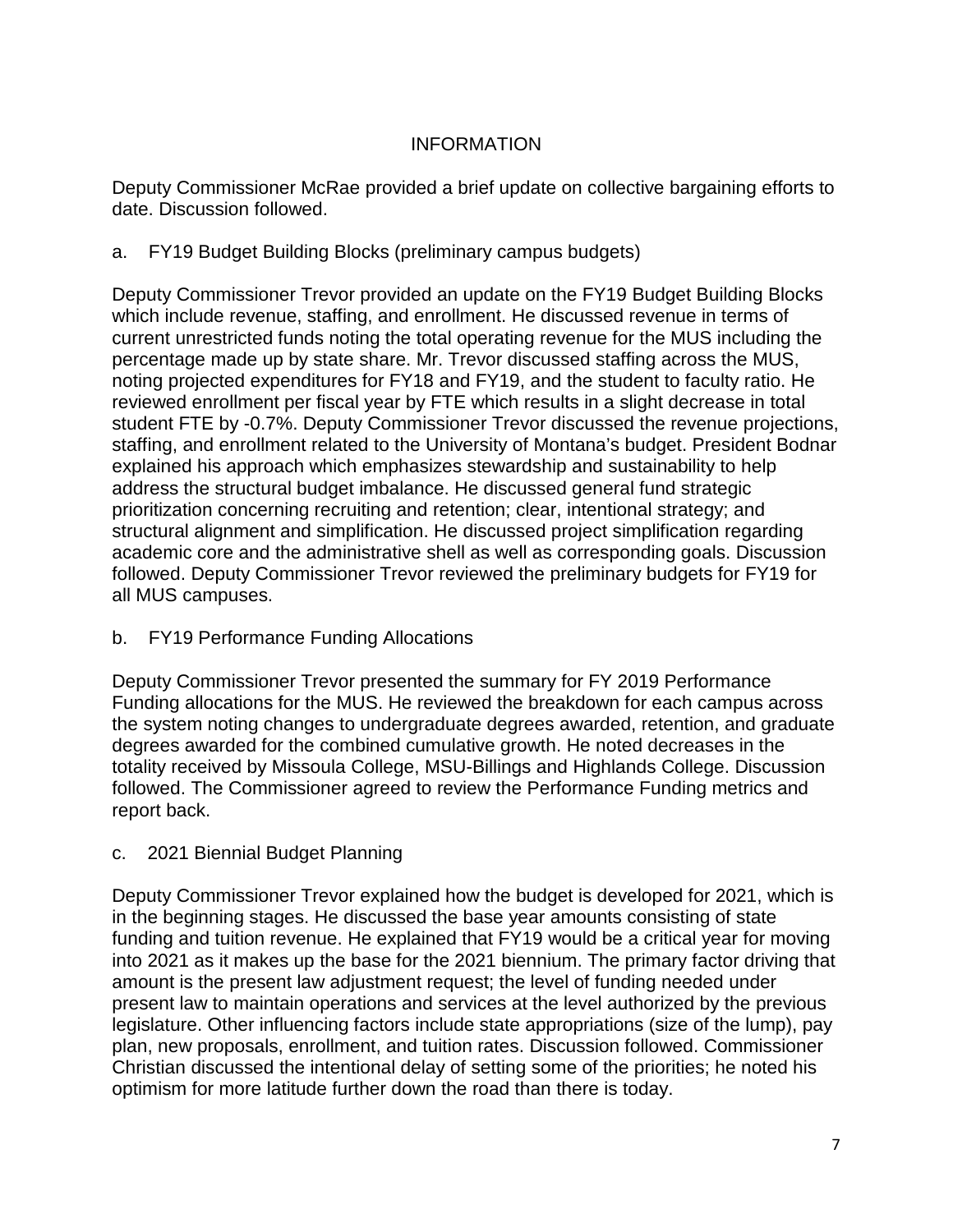d. LRBP Draft Priority List, 2021 Biennium | Project Descriptions

Deputy Commissioner Trevor shared the preliminary draft list. This list shows the significant categories and priorities including significant construction, deferred maintenance projects, and authority only projects. Discussion followed.

e. Fee Taskforce Update | Draft Policy

Deputy Commissioner Trevor reiterated the interest from the Board for more transparency related to fees and the charge to determine if the correct mechanism was currently in place. Regent Greenfield noted the two main areas of focus by the task force: determining fee category areas and fee policy. He discussed the draft policy language for a new BOR policy – 940.3 related to mandatory fees. Discussion followed.

- f. Audit Reports
	- 1. KEMC-FM/Yellowstone Public Radio-June 30, 2017-Unmodified (Clean) **Opinion**
	- 2. KGLT-FM- A Public Telecommunications Entity Operated by the Montana University System-June 30, 2017-Unmodified (Clean) Opinion
	- 3. KUFM-FM Radio-Operated by University of Montana-June 30, 2017- Unmodified (Clean) Opinion
	- 4. Montana PBS-A Public Television Entity Operated by the Montana University System-June 30, 2017-Unmodified (Clean) Opinion
	- 5. MSU Consolidated Revenue Bond Report-June 30, 2017-Unmodified (Clean) Opinion
	- 6. UM-Pledged Revenue Bonds-June 30, 2017-Unmodified (Clean) Opinion
	- 7. Montana Guaranteed Student Loan Program-Financial Audit-June 30, 2017- Unmodified (Clean) Opinion
	- 8. Office of the Commissioner of Higher Education-Financial/Compliance Audit-Unmodified (Clean) Opinion and No Recommendations
	- 9. Montana State University Compliance Audit-June 30, 2017-Three Recommendations
	- 10. University of Montana Compliance Audit -June 30, 2017-Four Recommendations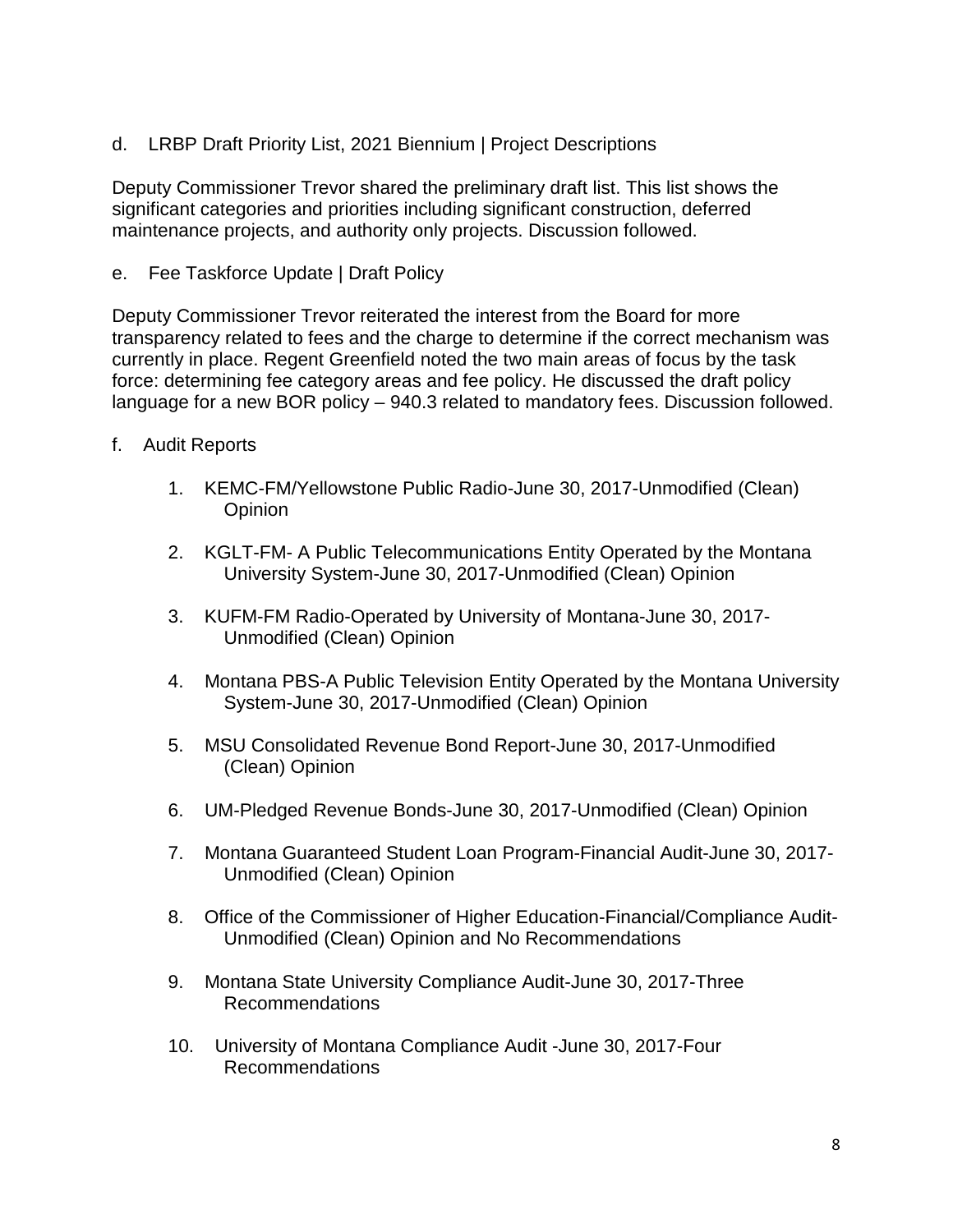Deputy Commissioner Trevor noted all audits listed and noted there are no major audit recommendations on the list.

Public Comment

Mr. Collin Miller, President of ASMSU-Northern, spoke in support of the building a sports complex.

Meeting recessed at 5:30 pm

## **Friday, March 9th**

The Board reconvened at 8:43 am.

## **Academic, Research and Student Affairs Committee**

ACTION

a. Regents' Professor Nomination; MSU *ITEM 178-2007-R0318 | Attachment 1*

Members of the Board voted as a committee of the whole on March 8, 2018.

b. Honorary Doctorate; MSU *ITEM 178-2004-R0318*

President Cruzado of MSU presented the request to the Board of Regents to grant Montana State University the authority to confer an Honorary Doctorate to a former faculty member, in recognition of many career achievements and the distinction brought to the Montana University System.

c. Honorary Doctorate; MSU *ITEM 178-2005-R0318*

President Cruzado of MSU presented the request to the Board of Regents to grant Montana State University the authority to confer an Honorary Doctorate, in recognition of many career achievements and the distinction brought to the Montana University System.

d. Honorary Doctorate; MT-Tech *ITEM 178-1502-R0318*

Chancellor Blackketter of MT Tech presented the request to the Board of Regents to grant Montana Tech the authority to confer an Honorary Doctorate in recognition of many career achievements and the distinction brought to the Montana University System.

e. Honorary Doctorate; UM *ITEM 178-1004-R0318*

President Bodnar of UM presented the request to the Board of Regents to grant University of Montana the authority to confer an Honorary Doctorate in recognition of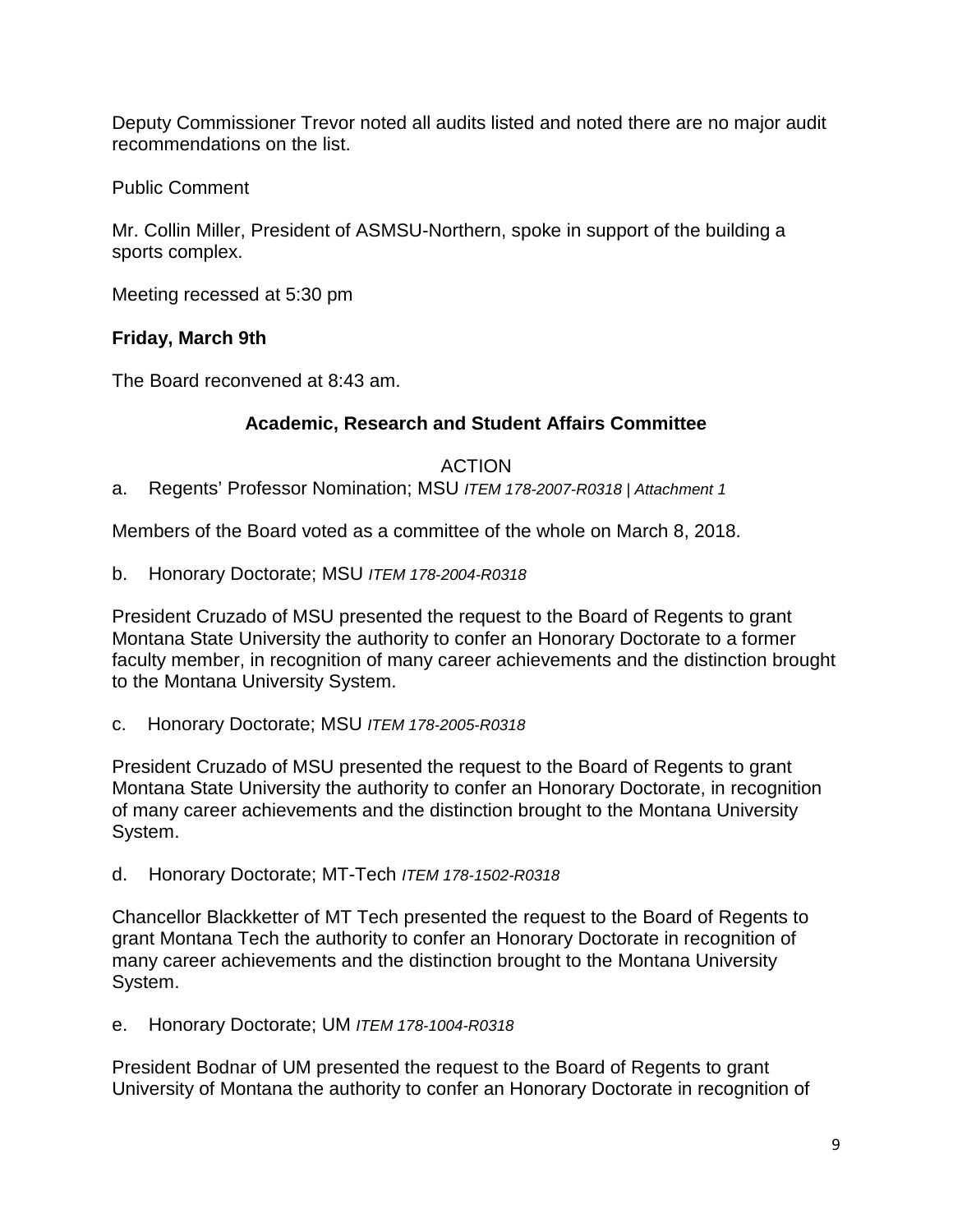many career achievements and the distinction brought to the Montana University System.

f. Core Themes; Helena College ITEM 178-1902-R0318

Deputy Commissioner Cech presented the request to the Board of Regents' approval of Helena College's updated core themes.

g. Level II Executive Summary | Supporting Documentation

Deputy Commissioner Cech spoke to the process related to these submissions. Each campus talked about their respective requests which include: establishing a BS degree in Environmental Engineering, MSU-Bozeman; establishing a BS in Landscape Architecture, MSU-Bozeman; establishing an AAS Precision Machining Technology Program, MT Tech; permanently authorize a Certificate in Licensed Practical Nursing, Helena College-UM; and restructuring Academic Affairs, UM-Western. Discussion followed.

h. AIMA Council Campus Work Plan

Ms. Angela McLean, Director of American Indian/Minority Achievement and K-12 Partnerships, provided an update and recommendations of the American Indian and Minority Achievement Council. The council recommends the identification of an individual at each campus to serve as a point of contact for American Indian students. Also, departmental points of contact who possess unique "cultural perspectives" to serve students more efficiently in various areas. Another recommendation includes collecting and sharing of data relative to American Indian students to help address enrollment and student success efforts. Also, the council recommends including cultural and sensitivity professional development for all faculty and staff. Discussion followed.

#### INFORMATION

a. National Association of System Heads TS3 High Impact Practices Initiative **Overview** 

Mr. Erik Rose, Dr. David Singel, Dr. Stacy Sherwin, and Dr. Heidi Pasek provided an update noting the support received from NASH over the last two years. They discussed the goal and objective to identify and implement High Impact Practices (HIPs) with proven impact on student learning and development throughout curricular and cocurricular activities at each campus. HIPs would be intentionally designed to close achievement gaps so that every student experiences an average of one HIP per academic year. Discussion followed.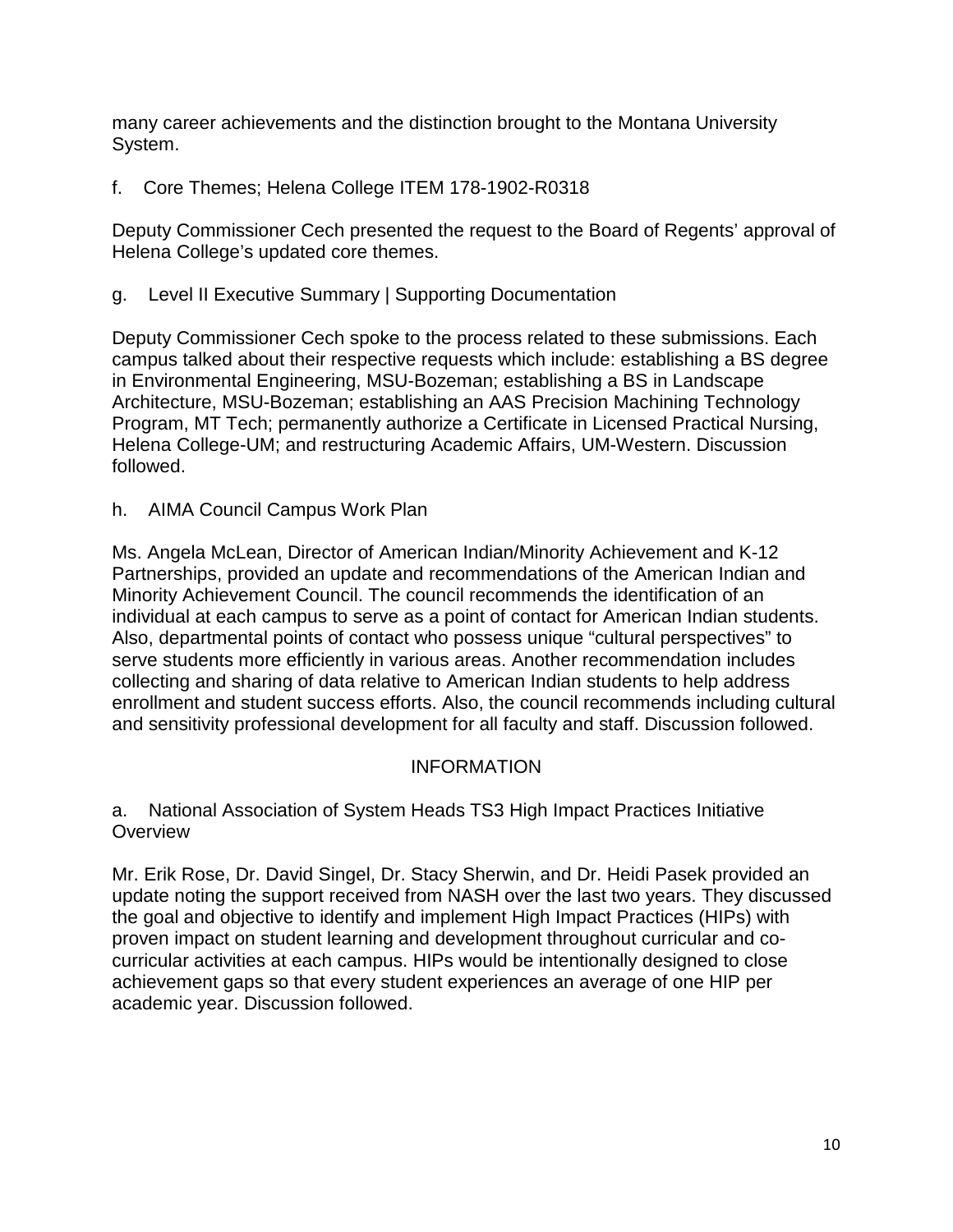b. Level I Memorandum (October, December, January)

Deputy Commissioner Cech discussed the process behind these approvals; noting that they include minor changes and are approved by the Commissioner's Office via direction of the board. Discussion followed.

c. Intent to Plan Proposals (October, November, December, January)

Deputy Commissioner Cech noted the programs listed below are under development and have completed the necessary intent to plan documentation. Discussion followed.

*Submitted January 2018 – Expiration – September 2019*

**Flathead Valley Community College**

[C.A.S. in Practical Nursing](http://mus.edu/che/arsa/IntenttoPlan/2018/FVCC-Practical-Nursing-IP.PDF)

**Montana Tech**

[Master of Engineering](http://mus.edu/che/arsa/IntenttoPlan/2018/MTech-Master-of-Engineering-IP.PDF) [Master of Science in Materials Science](http://mus.edu/che/arsa/IntenttoPlan/2018/MTech-MS-Materials-Science-Engineering-IP.PDF) & Engineering (MS/MSE)

**Montana State University Northern**

[Equine Studies –](http://mus.edu/che/arsa/IntenttoPlan/2018/MSU-Northern-Equine-Minor-IP.pdf) Minor

*Submitted December 2017 – Expiration – August 2019*

**Dawson Community College**

[Rural Organization Employee Management \(ROEM\) A.A.S./Certificate](http://mus.edu/che/arsa/IntenttoPlan/2017/DCC/DCC-Intent-to-Plan-RuralOrganizationEmployeeManagement.pdf)

**University of Montana Western**

[B.S. Environmental Sustainability with an option in Environmental](http://mus.edu/che/arsa/IntenttoPlan/2017/UMW/UMW-BS-Environmental-Sustainability-Intent-to-Plan-20180118.pdf)  **[Interpretation](http://mus.edu/che/arsa/IntenttoPlan/2017/UMW/UMW-BS-Environmental-Sustainability-Intent-to-Plan-20180118.pdf)** 

*Submitted November 2017 – Expiration – July 2019*

**Montana Tech**

[AAS Precision Machining Technology](http://mus.edu/che/arsa/IntenttoPlan/2017/MTECH/I2P-MTTech-AAS-Precision-Machining-Tech.pdf)

*Submitted October 2017 – Expiration -June 2019*

**Montana State University Northern**

[Plumber/Pipefitter Associate of Applied Science](http://mus.edu/che/arsa/IntenttoPlan/2017/MSUN/MSU-Northern-Pipefitters-AAS.PDF)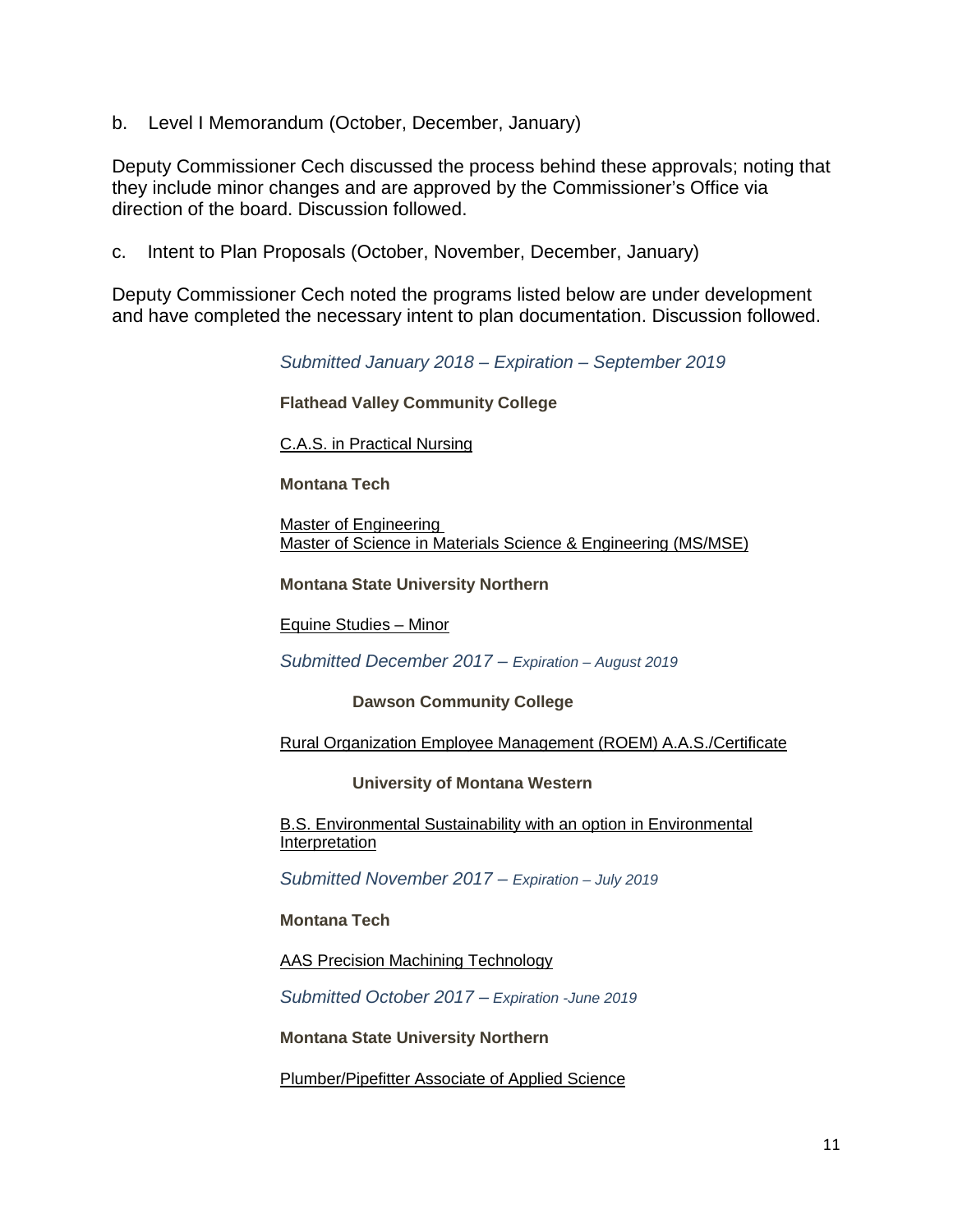### WIRE Special Focus Recommendations; MT Tech

Chancellor Blackketter, Dr. Carrie Vath, Dr. Scott Risser, Dean Dan Trudnowski, Dr. Hilary Risser and Dr. Glen Southergill presented an update on WIRE (Work Group for Institutional Realignment for Excellence) in anticipation of the designation of a special, formal focus that was approved in May of 2017. Recommendations included: MT Tech embracing the Special Focus BOR designation as a premier Science and Engineering institution dedicated to meeting the changing needs of society; having a nationally competitive applied research culture; curricula focusing on integrating problem-solving; and creating an organizational structure that supports our special focus. Next steps include exploring the potential for future relationships between Highlands College, School of Mines and Engineering, College of Letters, Science and Professional Studies, and Graduate School. Discussion followed.

#### **Committee Reports & Action**

Budget, Administration & Finance Committee

#### CONSENT

a. Request for Authorization to Grant an Easement to the Montana Department of Transportation-Parcel 97; MSU-Billings *ITEM 178-2709-R0318 | Attachment #1 | Attachment #2 | Attachment #3 | Attachment #4 | Attachment #5*

b. Request for Authorization to Grant Easement to the Montana Department of Transportation-Parcel 100; MSU-Billings *ITEM 178-2710-R0318 | Attachment #1 | Attachment #2 | Attachment #3 | Attachment #4 | Attachment #5*

c. Request for Authorization to Expend Student Computer Fees; UM-Western *ITEM 178-1601-R0318*

d. Request for Authorization to Expend Student Equipment Fee Allocation; MSU-Billings *ITEM 178-2708-R0318*

e. Request for Approval of Operating Agreement between the University of Montana and the University of Montana Foundation; UM-Missoula *ITEM 178-1003-R0318 | Attachment #1*

#### Emeriti Faculty

- f. Beed; UM-Missoula *ITEM 178-1001-R0318*
- g. Tangedahl; UM-Missoula *ITEM 178-1002-R0318*
- h. Melland; MSU-Bozeman *ITEM 178-2001-R0318*
- i. Weaver; MSU-Bozeman *ITEM 178-2002-R0318*
- j. Williams; MSU-Bozeman *ITEM 178-2003-R0318*
- k. Allard; MSU-Billings *ITEM 178-2701-R0318*
- l. Blackwell; MSU-Billings *ITEM 178-2702-R0318*
- m. Miller; MSU-Billings *ITEM 178-2703-R0318*
- n. Yazak; MSU-Billings *ITEM 178-2704-R0318*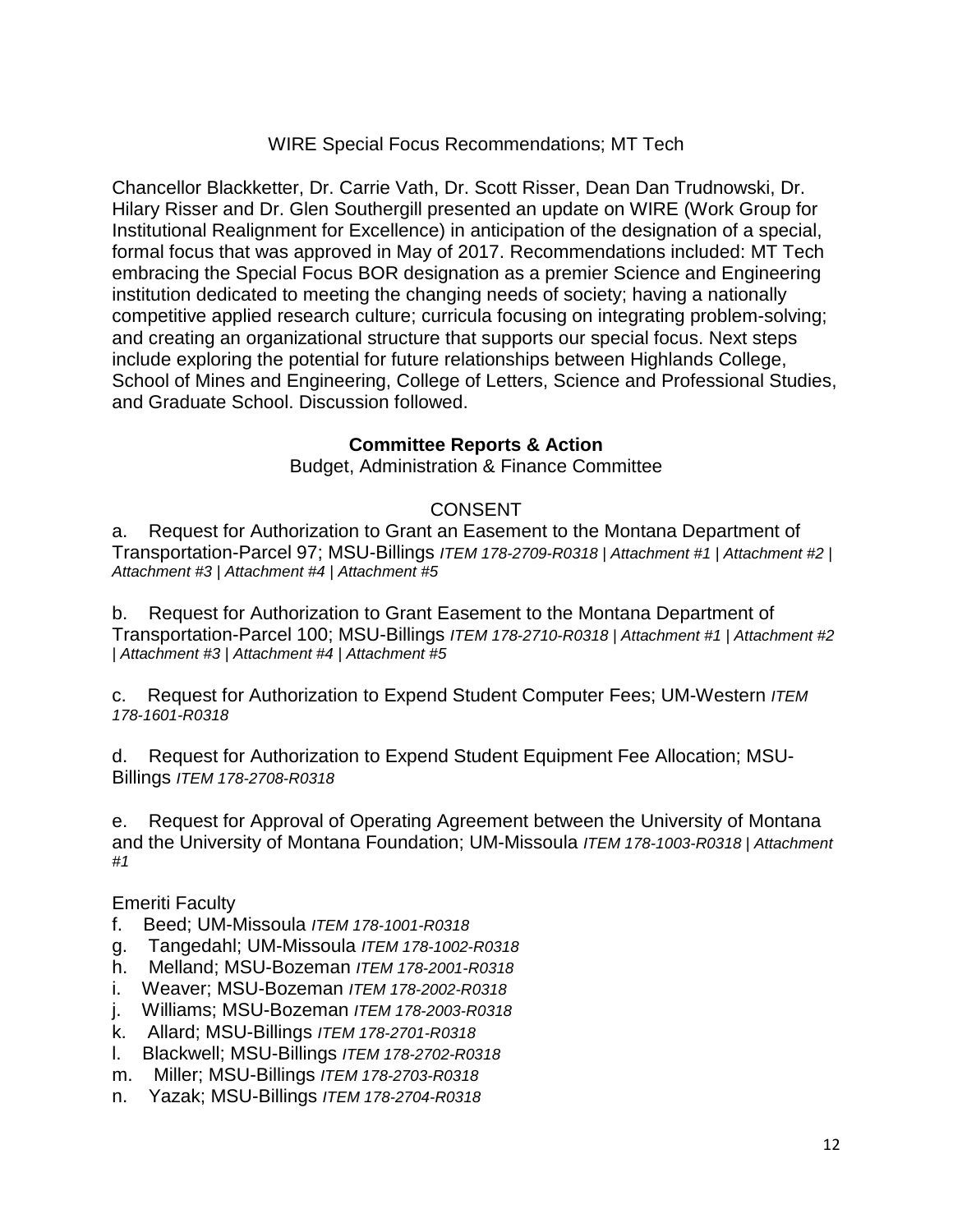o. Coffman; MSU-Billings *ITEM 178-2705-R0318*

A motion for approval of consent agenda items a. – o. was made by Regent Johnstone; motion passed 7-0.

#### ACTION

a. Request for Authorization to Increase Spending Authority for Dobbie Lambert Field Sports Facility; MSU-Bozeman *ITEM 178-2008-R0318 | Attachment #1 | Attachment #2*

A motion for approval of action item a. Item 178-2008-R0318 was made by Regent Sheehy; motion passed 7-0.

b. Request for Authorization to Demolish the Academic Support Center; MSU-Billings *ITEM 178-2707-R0318 | Attachment #1*

A motion for approval of action item b. Item 178-2707-R0318 was made by Regent Johnstone; motion passed 7-0.

c. Request for Authorization to Replace the Brick Breeden Fieldhouse Scoreboard, MSU *ITEM 178-2006-R0318 | Attachment #1* 

A motion for approval of action item c. Item 178-2006-R0318 was made by Regent Nystuen; motion passed 7-0.

d. Request for Authorization to Lease Athletic Fields to MSUN Foundation for Phase 1 of Athletic Field Improvement Project; MSU-Northern *ITEM 178-2801-R0318 | Attachment #1 | Attachment #2*

A motion for approval of action item d. Item 178-2801-R0318 was made by Regent Greenfield; discussion followed, motion passed 7-0.

e. Hire of Chancellor; MSU-Billings *ITEM 178-2700-R0318*

The Board voted as a committee of the whole on this item on March 8th. The motion for approval of Item 178-2700-R0318 was made by Regent Sheehy; motion passed 7-0.

### **Academic, Research and Student Affairs Committee**

#### ACTION

a. Regents' Professor Nomination; MSU *ITEM 178-2007-R0318 | Attachment 1*

The Board voted as a committee of the whole on March 8th for Item 178-2007- R0318. A motion was made by Regent Johnstone; motion passed 7-0.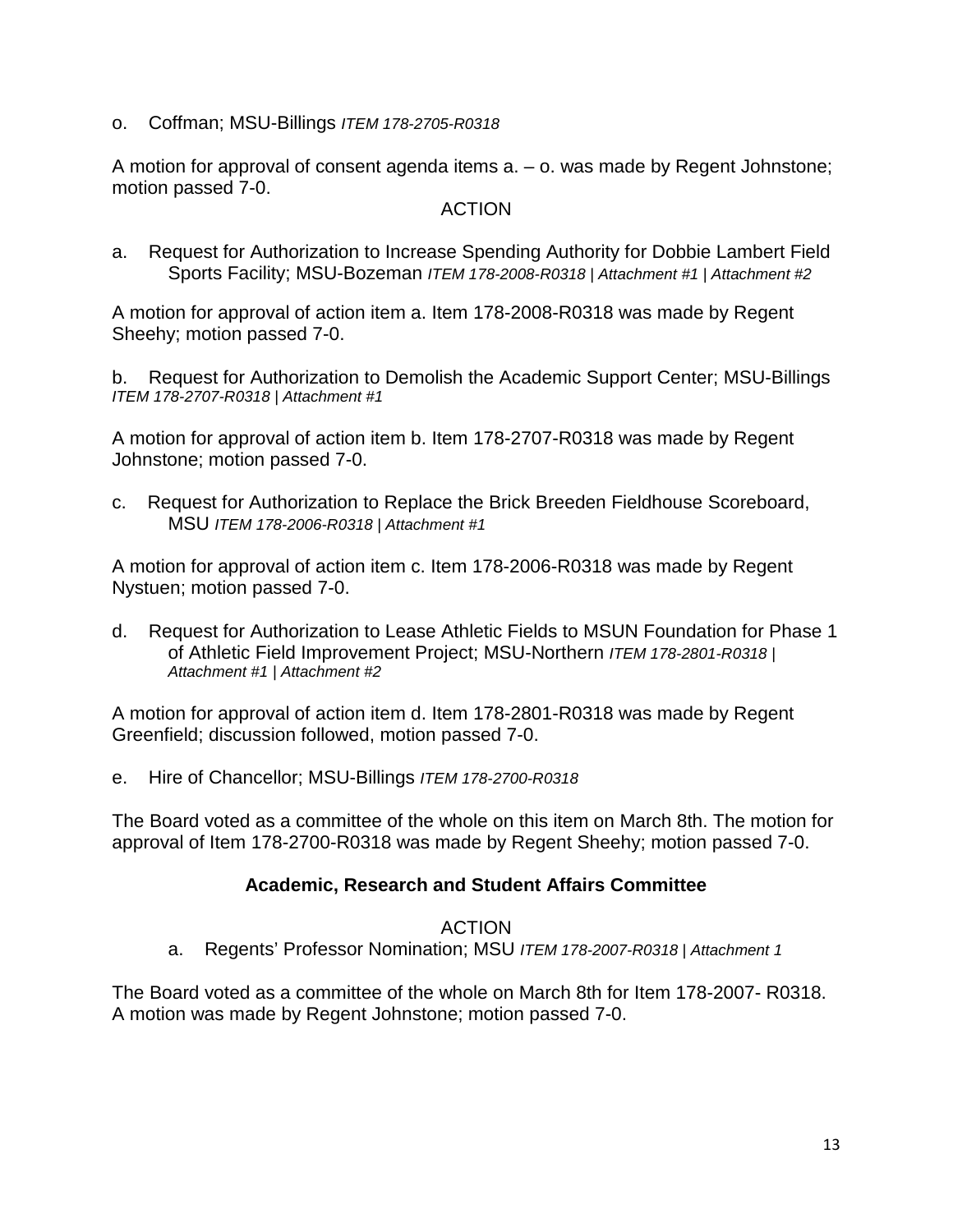b. Honorary Doctorate; MSU *ITEM 178-2004-R0318*

A motion for approval of action item a. Item 178-2004-R0318 was made by Regent Sheehy; motion passed 7-0.

c. Honorary Doctorate; MSU *ITEM 178-2005-R0318*

A motion for approval of action item a. Item 178-2005-R0318 was made by Regent Johnstone; motion passed 7-0.

d. Honorary Doctorate; MT-Tech *ITEM 178-1502-R0318*

A motion for approval of action item a. Item 178-1502-R0318 was made by Regent Greenfield; motion passed 7-0.

e. Honorary Doctorate; UM *ITEM 178-1004-R0318*

A motion for approval of action item e. Item 178-1004-R0318 was made by Regent Tuss; motion passed 7-0.

f. Core Themes; Helena College *ITEM 178-1902-R0318*

A motion for approval of action item f. Item 178-1902-R0318 was made by Regent Sheehy; motion passed 7-0.

g. Level II Executive Summary | Supporting Documentation

Regent Tuss asked that the Item 178-1600-R0318 - UM Western's request for authorization to restructure Academic Affairs Administration be segregated out. Regent Lozar made a motion for approval of item 178-1600-R0318, discussion followed motion passed 6-1.

Regent Sheehy made a motion for other items listed on the Level II Memorandum; motion passed 7-0.

h. AIMA Council Campus Work Plan

Regent Lozar made a motion to approve; discussion followed, motion passed 7-0.

#### Public Comment

Ms. Brenna Love, President of ASUM, spoke in support of the engagement of students related to 6 Mill Levy efforts.

Meeting adjourned at 11:05 and Board members determined no need for executive session.